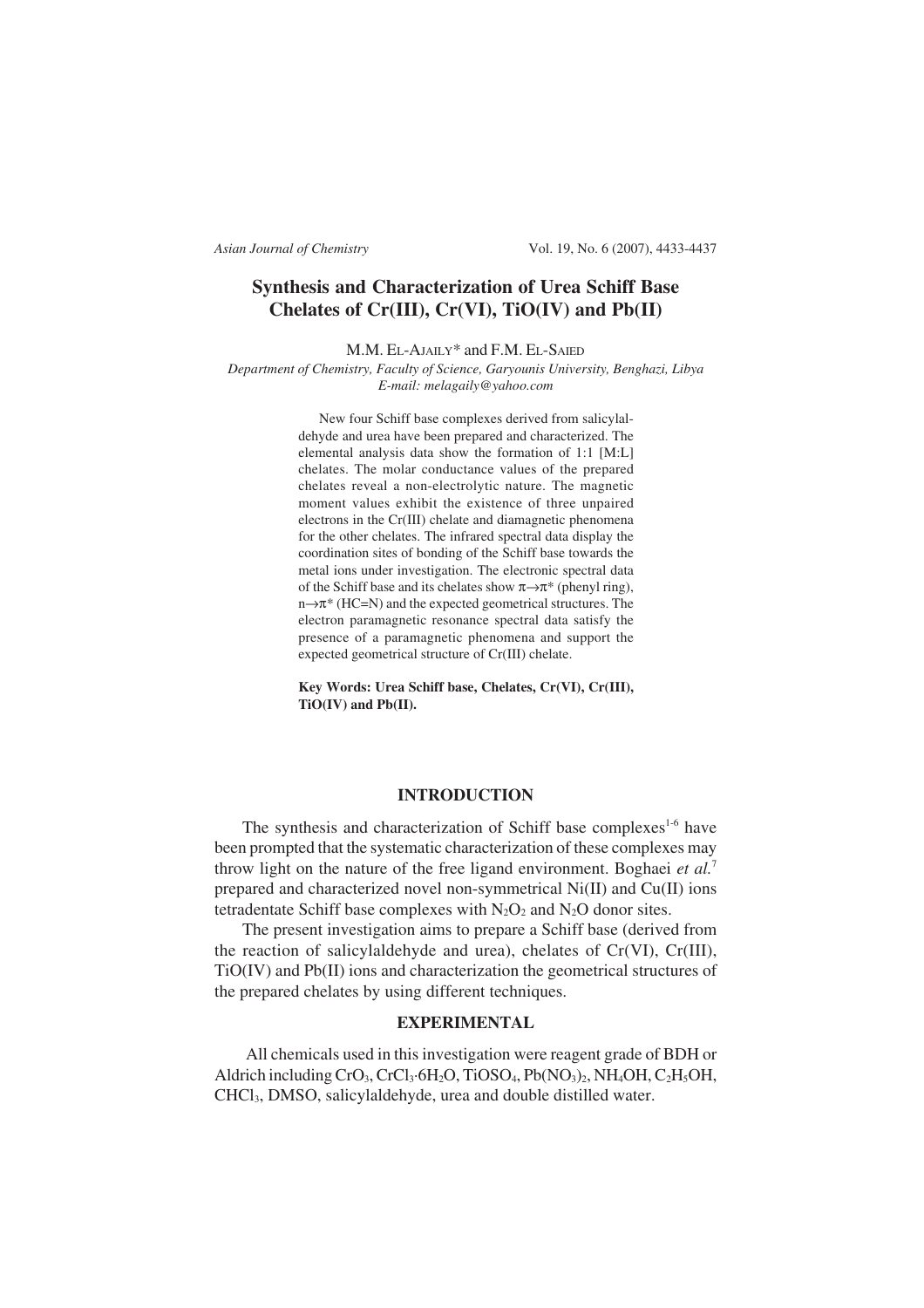### 4434 El-Ajaily *et al. Asian J. Chem.*

**Preparation of Schiff base:** The Schiff base used was prepared by mixing an ethanolic solution (30 mL of 1.22 g; 0.01 mol) of salicylaldehyde (0.60 g; 0.01 mol) of urea in the same volume of ethanol. Few drops of dil. HCl were added to adjust  $pH = 4$  and the obtained mixture then refluxes with stirring for 2 h. The precipitate was collected by filtration through Buchnner funnel, recrystallized from ethyl alcohol and dried at ambient temperature with 70 % yield.



**Preparation of chelates:** The chelates under investigation were prepared by mixing 30 cm<sup>3</sup> ethanolic solution of the Schiff base (2.64 g; 0.01 mol) with the same amount of ethanolic solution of the metal salts (0.01 mol); CrO<sub>3</sub> (1.00 g), CrCl<sub>3</sub>·6H<sub>2</sub>O (1.66 g), TiOSO<sub>4</sub> (1.62 g) and  $Pb(NO<sub>3</sub>)<sub>2</sub>$  (3.42 g). If the chelates did not isolate, few drops of ammonium hydroxide were added to adjust the  $pH = 8$ . The reaction mixture was refluxed with stirring for 3 h and then filtered, collected and then washed several times with hot ethanol until the filtrate becomes colourless. The chelates were dried in desiccators over anhydrous CaCl<sub>2</sub> under vacuum.

The synthesized Schiff base and its chelates were subjected to elemental analyses. The molar conductivity measurements were carried out in DMF solvent using conductivity meter model CMD650 digital. The magnetic moment measurements of the chelates were measured by using magnetic susceptibility balance Sherwood Scientific England. Infrared spectra were obtained by using KBr disk technique on IFS-25 DPUS/Ir spectrometer (Bruker) in the range of 4000-500 cm<sup>-1</sup>. The electronic absorption spectra of the chelates were measured in chloroform solvent using a Perkin-Elmer lambda 4β spectrophotometer. The electron paramagnetic resonance spectrum of the Cr(III) chelate was recorded by using EMX EPR spectrometer (Bruker) 1998Y at Al-Fateh University, Tripoli, Libya. The rest analysis were done at the Microanalytical Center, Cairo University.

#### **RESULTS AND DISCUSSION**

Table-1 suggests that the found data are in a good agreement with those theoretical one and the obtained analytical data indicate the formation of 1:1 [M:L] ratio. The conductance measurements of the prepared chelates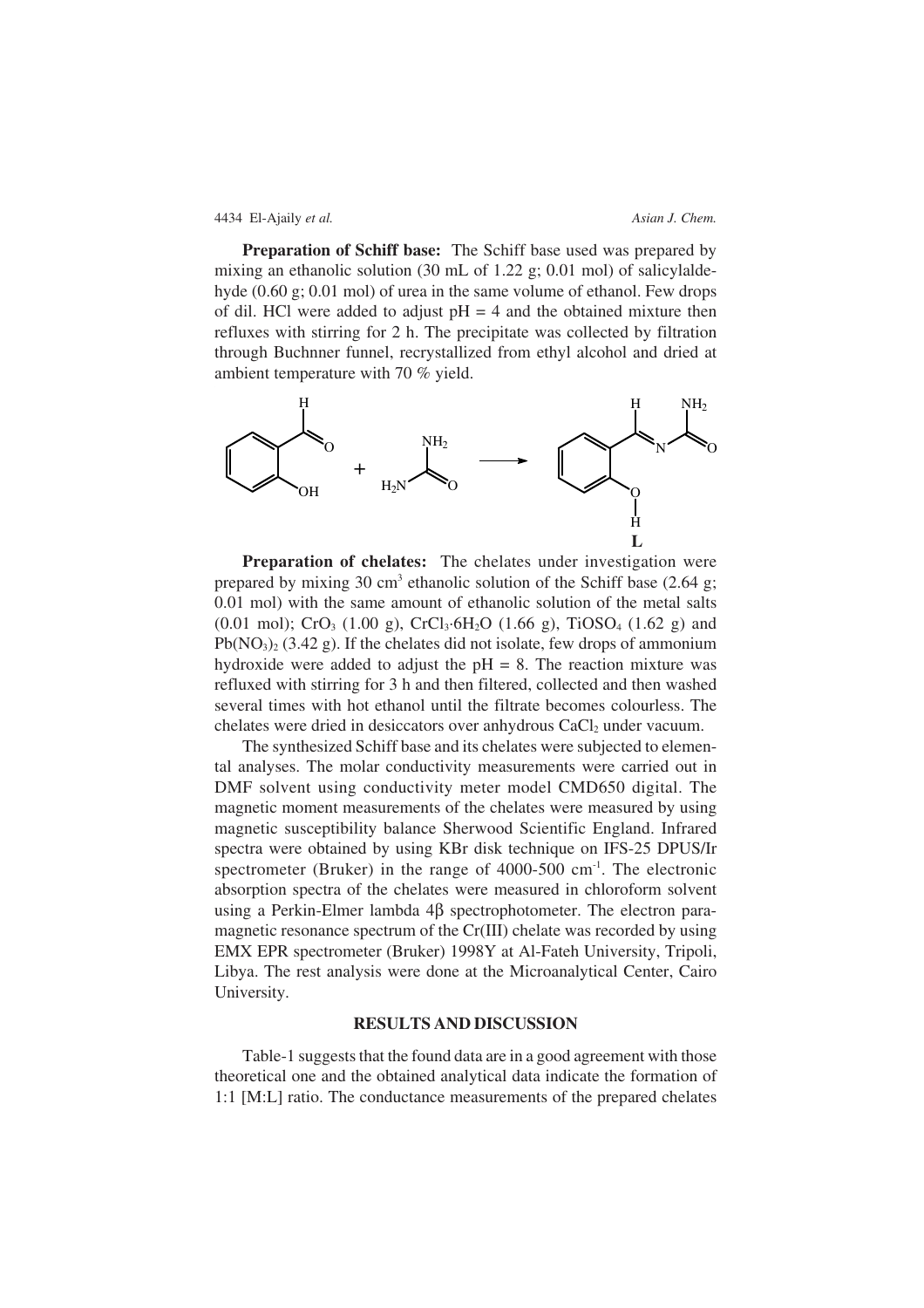Vol. 19, No. 6 (2007)Schiff Base Chelates of Cr(III), Cr(VI), TiO(IV) and Pb(II) 4435

were carried out in DMSO solvent. The obtained values of 1:1 [M:L] chelates, Table-1 were taken as a good evidence for the existence of a nonelectrolyte nature for  $Cr(VI)$ ,  $Pb(II)$  and  $TiO(IV)$  chelates<sup>8</sup>, except  $Cr(III)$ chelate, which is electrolyte. The obtained values show that no inorganic anions (OH– ) are present out side the coordination sphere in Cr(VI), Pb(II) and TiO(IV) chelates and presence of same anion out side the coordination sphere in Cr(III) chelate.

|                                    |      |               | Calcd. (Found) $%$ | $M.C.*$ | $\mu_{\rm eff}$ |        |  |
|------------------------------------|------|---------------|--------------------|---------|-----------------|--------|--|
| Ligand/complexes                   | m.w. | $\mathcal{C}$ | H                  | N       |                 | (BM)   |  |
| $C_8H_8N_2O_2$                     | 164  | 58.86         | 4.87               | 17.07   |                 |        |  |
|                                    |      | (58.05)       | (4.52)             | (17.07) |                 |        |  |
| $[CrO3L]7H2O$                      | 390  | 24.66         | 5.38               | 7.18    | 2.67            | Diamag |  |
|                                    |      | (24.71)       | (5.34)             | (7.17)  |                 |        |  |
|                                    | 321  | 29.90         | 5.30               | 8.72    |                 |        |  |
| $[CrL(H2O)3]$ 20H·H <sub>2</sub> O |      | (30.50)       | (6.30)             | (9.38)  | 62.63           | 4.12   |  |
|                                    |      | 21.77         | 3.17               | 6.35    |                 |        |  |
| $[PbL(OH)(H2O)2]·H2O$              | 441  | (22.50)       | (4.22)             | (6.34)  | 9.38            | Diamag |  |
|                                    |      | 34.41         | 4.66               | 10.04   |                 |        |  |
| [TiOL(OH)( $H_2O$ )] $\cdot H_2O$  | 279  | (35.21)       | (4.11)             | (10.08) | 1.07            | Diamag |  |

TABLE-1 PHYSICAL DATA OF SCHIFF BASE AND ITS METAL COMPLEXES

\*Molar conductivity  $(Ohm^{-1}$  cm<sup>2</sup> mol<sup>-1</sup>).

The infrared band assignments of the Schiff base chelates of Cr(VI) Cr(III), TiO(IV) and Pb(II) ions (Table-2) exhibit a broad band in the range of 3364-3200 cm<sup>-1</sup> corresponding to the presence of water molecules<sup>9</sup>. Meanwhile, the same spectra of the chelates display a band at  $1630 \text{ cm}^{-1}$ which is due to  $-C=O$  group of the urea moiety. The disappearance of this group indicates its involvement in coordination with the metal ions under study<sup>10</sup>. New bands in the range of 532-420 and 683-594 cm<sup>-1</sup> are assigned to the  $v(M-N)$  and  $v(M-O)$  vibrations<sup>11</sup>, respectively. The appearance of these bonds support the involvement of azomethine and hydroxyl groups *via* nitrogen and oxygen atoms. The spectra of  $[CrO<sub>3</sub>L]$ <sup> $-7H<sub>2</sub>O$  and</sup> [TiOL·OH·H<sub>2</sub>O]·H<sub>2</sub>O chelates display two bands at 1030 and 990 cm<sup>-1</sup>, attributable to  $(Cr=O)$  and  $(Ti=O)$  bonds<sup>12</sup>. The band in the range of 3221- $3016$  cm<sup>-1</sup> indicates that the NH<sub>2</sub> group is not participating in coordination with the metal ions under study<sup>13</sup>.

The electronic spectra of the chelates were recorded in chloroform and their assignments are presented in Table-2. The magnetic moment value of the Cr(III) Schiff base chelate (4.12 BM) exhibits the presence of three unpaired electrons in the chelate. The electronic spectral data of the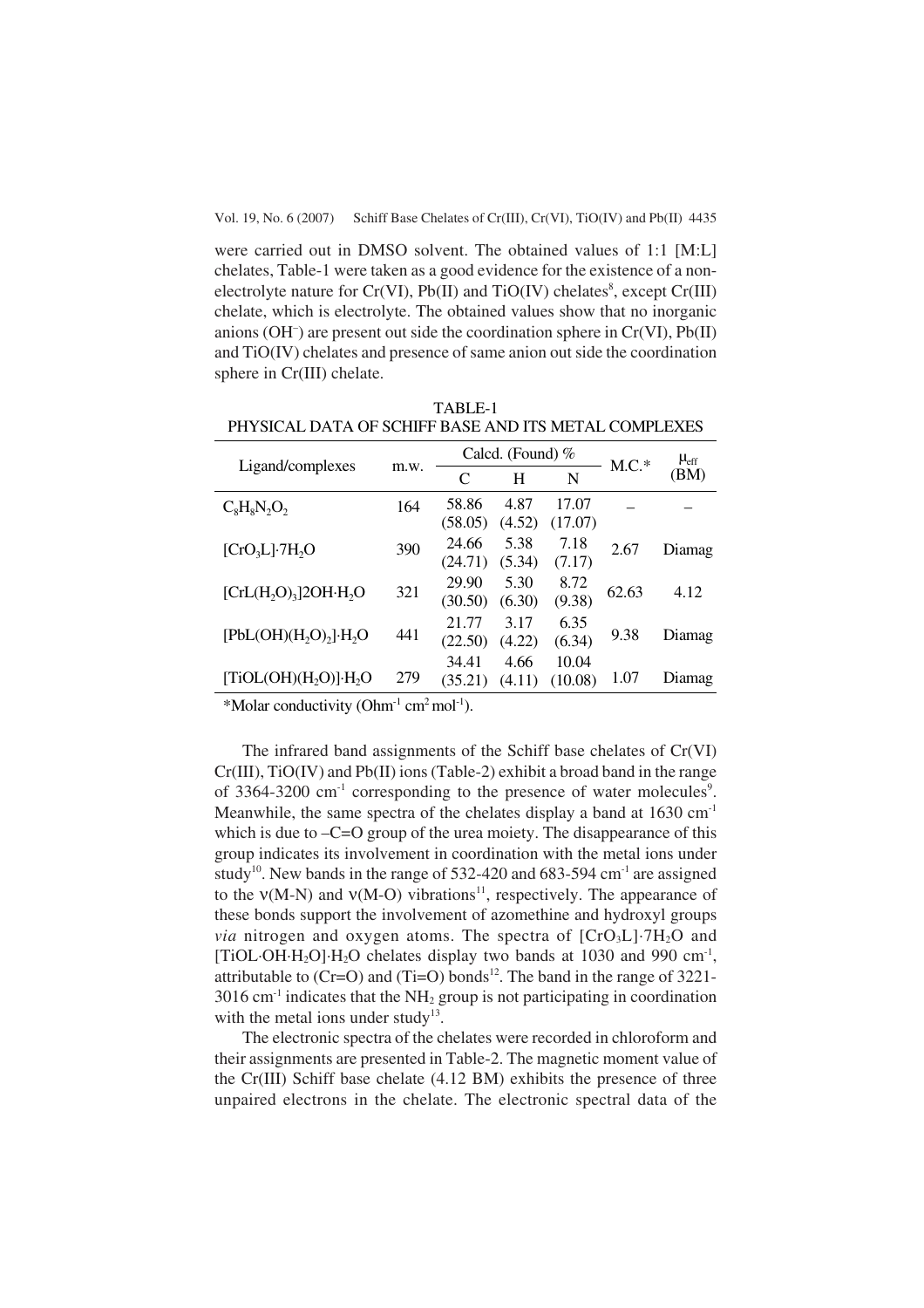4436 El-Ajaily *et al. Asian J. Chem.*

| TABLE-2                                                  |
|----------------------------------------------------------|
| INFRARED. ELECTRONIC AND ELECTRON PARAMAGNETIC RESONANCE |
| SPECTRAL DATA OF THE SCHIFF BASE AND ITS COMPLEXES       |

|                                                                               | Bands $(cm-1)$  |                          |          |          |          |                                             |          |          |          |                                                    |                  |
|-------------------------------------------------------------------------------|-----------------|--------------------------|----------|----------|----------|---------------------------------------------|----------|----------|----------|----------------------------------------------------|------------------|
| Ligand/complexes                                                              | $v$ (OH) $H_2O$ | $V(\text{NH}_2)$         | $V(C=N)$ | $V(C-O)$ | $v(C=0)$ | $\mathsf{v}(\mathsf{M}\!\!=\!\!\mathsf{O})$ | $v(M-O)$ | $V(M-N)$ | $V(OH)*$ | Electronic spectra<br>$mm (cm-1)$                  | $g_{\text{eff}}$ |
| $C_8H_8N_2O(L)$                                                               |                 | 3350 3221 1612 1265 1630 |          |          |          |                                             |          |          |          | 298<br>(34602)<br>328<br>(30487)<br>393<br>(25477) |                  |
| $[CrO3L]7H2O$                                                                 |                 | 3364 3182 1616 1319      |          |          |          | 1030 667                                    |          |          | 532 2311 | 291<br>(34364)<br>392<br>(25477)                   | 1.991            |
| [CrL(H <sub>2</sub> O) <sub>3</sub> ]2OH·H <sub>2</sub> O 3200 3110 1620 1311 |                 |                          |          |          |          |                                             | 625      | 498      |          | 269<br>(33783)<br>395<br>(25348)                   |                  |
| $[PbL(OH)(H2O)2] \cdot H2O$ 3506 3016 1605 1284                               |                 |                          |          |          |          |                                             | 683      | 540      |          | 323<br>(31007)<br>382<br>(26178)                   |                  |
| [TiOL(OH)(H <sub>2</sub> O)]·H <sub>2</sub> O 3287 3186 1612 1308             |                 |                          |          |          |          | 990                                         | 594      | 420      |          | 323<br>(30959                                      |                  |

\*For coordinate bond

 $[CrO<sub>3</sub>L]·7H<sub>2</sub>O$  chelate show three bands (Table-2) suggesting the existence of charge transfer transition and an octahedral geometry was proposed for this chelate<sup>14</sup>. The Cr(III) chelate spectrum exhibits two band at 269 nm (33783 cm<sup>-1</sup>) and 395 nm (25348 cm<sup>-1</sup>) which is due to  ${}^{4}A_{2g} \rightarrow {}^{4}T_{2g}$ and  ${}^4A_{2g} \rightarrow {}^4T_{2g}$  transitions. An octahedral structure was suggested<sup>15</sup>. The electronic spectral data of [TiOL·OH·H2O]·H2O chelate shows one band at  $323$  nm (30959 cm<sup>-1</sup>) assigning the presence of a charge transfer and an octahedral geometry was suggested for the chelate<sup>16</sup>. Meanwhile the spectrum of [PbL·OH·2H<sub>2</sub>O] chelate displays two bands at 323 nm (30959)  $\text{cm}^{-1}$ ) and 382 nm (26178 cm<sup>-1</sup>) assigning the charge transfer transition, a distorted octahedral geometry was suggested for the chelate and the lone pair on lead is stereochemically inactive and does not appear to influence the structure<sup>17</sup>.

The electron paramagnetic resonance spectrum of the Cr(III) chelate shows  $g_{\text{eff}}$  value of 1.991. The small deviation of  $g_{\text{eff}}$  value than the ideal value (1.991) results from the partial ionic character of the covalent bond between the Cr(III) ion and the Schiff base under investigation. This value suggests an octahedral geometry<sup>18</sup> and supports the obtained data from the electronic spectra.